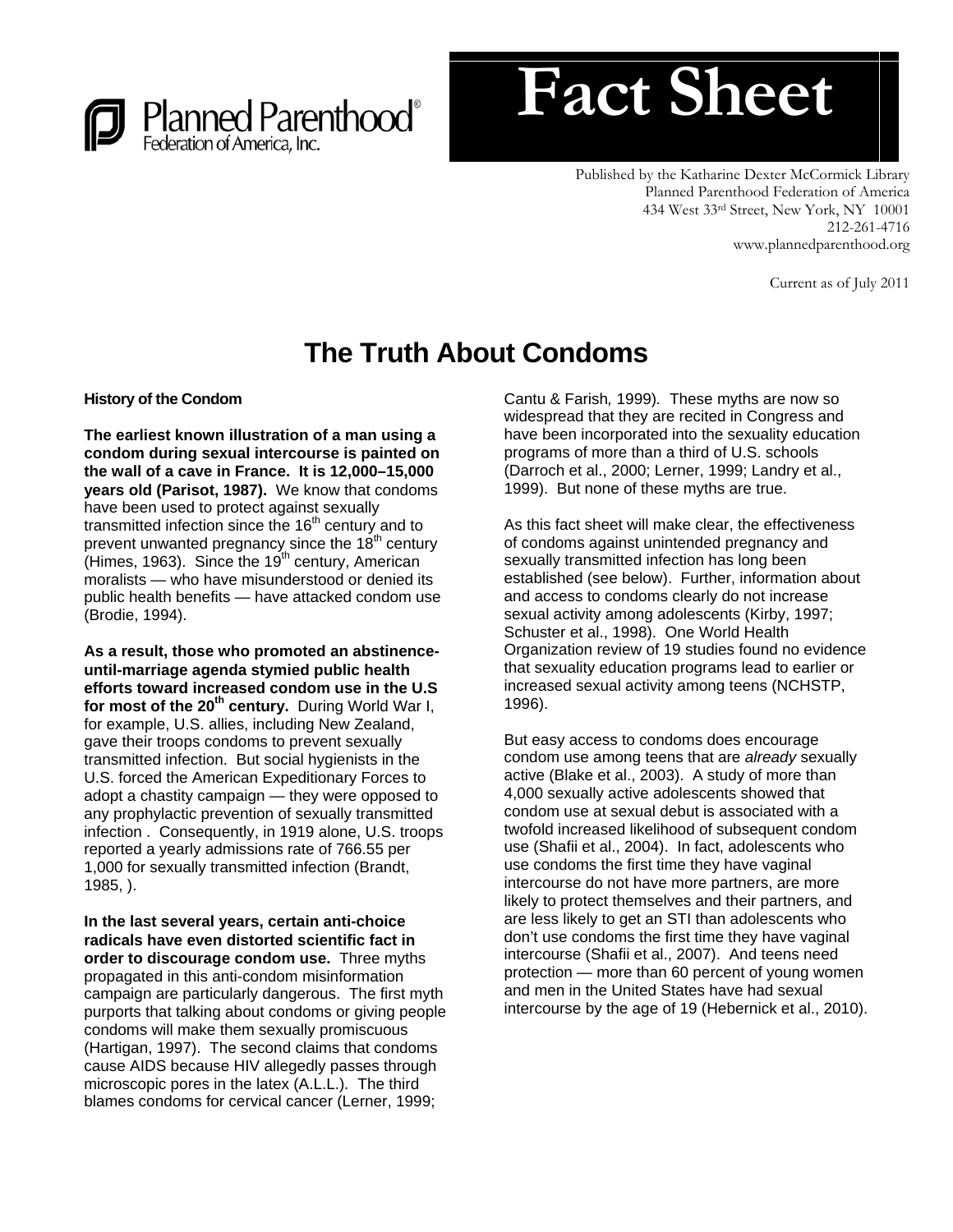*The truth about condoms is that they offer the best protection for the sexually active* **(Stone et al., 1999; CDC, 1998).** 

**Nevertheless, scientifically based information about condoms that was available on government health websites has been either taken down or replaced with politically driven, censored pages that emphasize abstinence and have an exaggerated focus on the potential risks of condom use**. For example, the Centers for Disease Control and Prevention (CDC) website expunged information showing that education about condoms does not result in increased or earlier sexual activity (Clymer, 2002).

## **Condom Use Is a National Public Health Goal**

**The U.S. Public Health Service has included increased condom use as an objective in its Healthy People 2000 and 2020 campaigns to promote health and prevent disease.** The federal government plans to "increase the proportion of sexually active persons 15 to 19 years who use condoms to both effectively prevent pregnancy and provide barrier protection against disease at first intercourse and at last intercourse (DHHS, 2010)." **In fact, condom use among adolescent women and men has increased from 1991 to 2010, during which time 58.1 percent of women and 79.1 percent of men reported using condoms at last intercourse. And black and Latino women and men report more condom use than their white counterparts (Reece et al., 2010).** 

In June 2000, a number of federal agencies including the CDC, National Institutes of Health (NIH), U.S. Food and Drug Administration (FDA), and the U.S. Agency for International Development (USAID) sponsored a workshop to look at the scientific evidence of the effectiveness of latex condom use to prevent the spread of STIs during vaginal intercourse. The report that resulted from this meeting confirmed that condoms are the best method for sexually active people to prevent STIs. It states that research shows condoms to be effective against pregnancy, HIV, and gonorrhea, and that while there is research that finds condoms to be effective against other STIs, more research needs to be conducted to more firmly establish condom efficacy (NIAID et al., 2001). **In fact, the CDC, which is the agency responsible for prevention messages, continues to promote condom use for general STI protection (CDC, 2004).** 

### **Condom Effectiveness**

Condoms are effective because they block contact with body fluids that cause pregnancy and sexually transmitted infection. Most reports of condom failure are the result of inconsistent or incorrect use, not breakage (Macaluso et al., 1999). A recent study of college students found that condom use errors were very common — 40 percent of the young men surveyed reported that, within the previous three months, they had not left space for ejaculate at the tip of a condom, and 15 percent had taken a condom off before completing intercourse (Crosby et al., 2002). In the U.S., the actual breakage rate is a low two per 100 condoms (CDC, 1998).

High failure rates in some studies occur because many people over-report contraceptive use to shift the responsibility for an unintended pregnancy to a "faulty" contraceptive**.** Such over-reporting artificially inflates failure rates (Trussell, 1998). Condom failure rates are also inflated because some young people have been shown to inaccurately report condom uses, use condoms incorrectly, and respond to survey questions with what they perceive to be socially desirable answers (Rose et al., 2009). In fact, most people who use condoms do not experience breakage or slippage. Most condom failures occur among a minority of users because they are less experienced and/or less careful about using condoms than more successful users (Steiner et al., 1993, Steiner et al., 1994).

### **Condoms as Birth Control**

**Condoms are an effective, inexpensive form of birth control**. Of 100 women whose partners use condoms inconsistently or imperfectly, 18 will become pregnant in the first year of use. Only two will become pregnant if condoms are used perfectly (Trussell, 2011). Unlike many other forms of birth control, condoms also protect against sexually transmitted infection. Additional advantages of condoms as birth control include low cost, easy access, simple disposal, minimal side effects, and longer-lasting sex play. Using condoms can also enhance sexual pleasure by reducing anxieties about the risk of infection and pregnancy (Warner & Hatcher, 1998).

**Condoms and Fertility**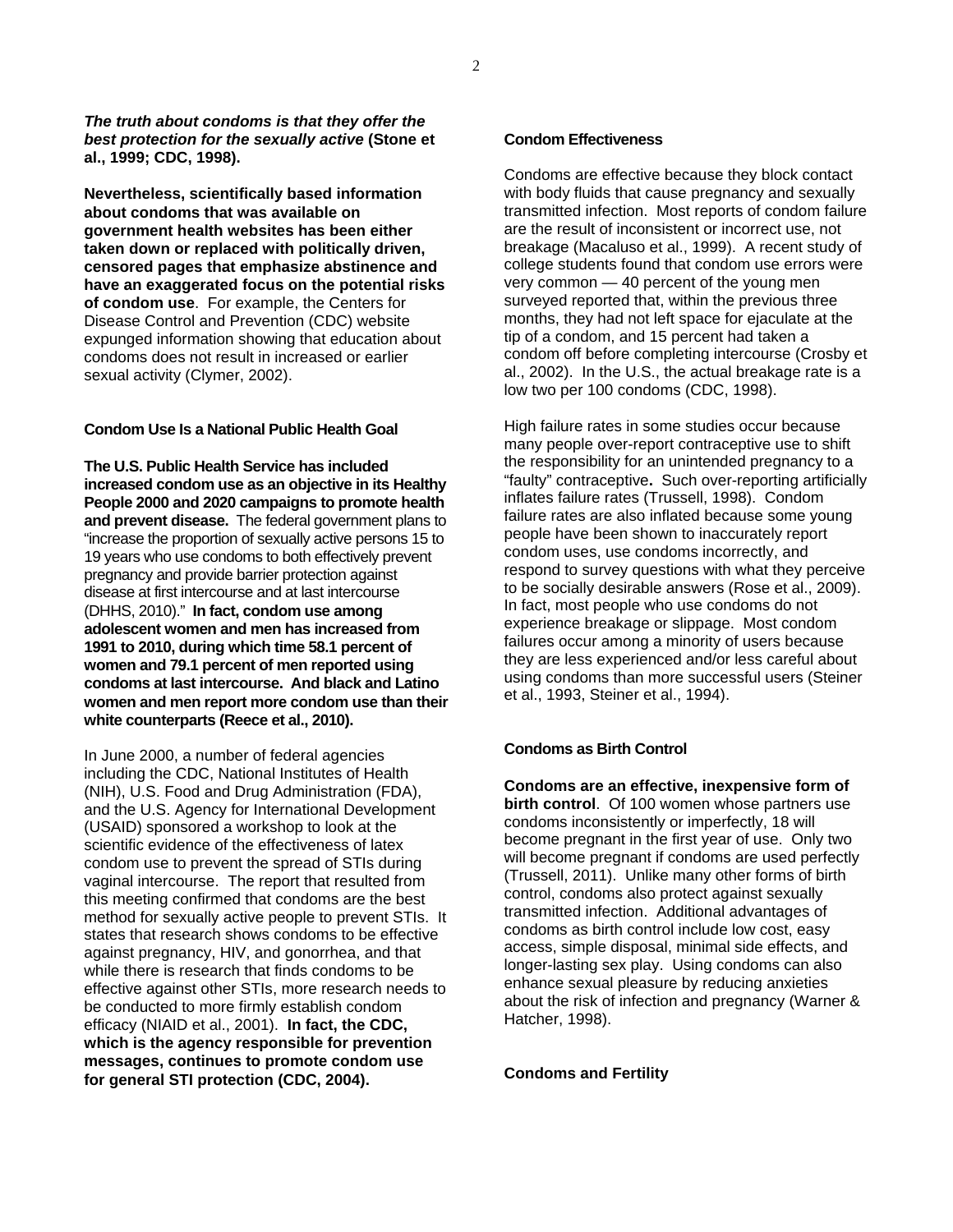Condoms can help protect fertility by preventing transmission of sexually transmitted infections, such as chlamydia and gonorrhea, that cause infertility. Women whose partners use condoms are at much lower risk of hospitalization for pelvic inflammatory disease — a condition that causes infertility — than those whose partners do not (Kelaghan et al., 1982). And women whose partners use condoms are at 30 percent less risk of infertility due to sexually transmitted infection (Cramer et al., 1987).

#### **Condoms and Sexually Transmitted Infection**

**Condoms offer effective protection against most serious sexually transmitted infections by preventing the exchange of body fluids (Cates & Stone, 1992; CDC, 1998; Stone et al***.***, 1999).** Such fluids — semen, genital discharge, or infectious secretions — are the primary routes of transmission (Stone et al., 1999). While latex condoms may not completely prevent skin-to-skin contact, they offer the best protection possible because the glans and shaft of the penis are the major portals of exit and entry of sexually transmitted infections (Stone et al*.*, 1999). (In order to be effective, condoms must be used consistently and correctly, put on prior to genital contact, and used throughout contact [Cates & Stone, 1992; CDC, 1998]).

#### **Condoms and Bacterial Infections**

**Condoms offer good protection against sexually transmitted bacterial infection — chlamydia, gonorrhea, trichomoniasis, and syphilis (Stone et al., 1999; Judson et al., 1989).** During the 1980s, genital chlamydia became the most prevalent bacterial STI in the U.S., and by 1996 there were an estimated three million new cases — this made chlamydia the most frequently reported infectious disease in the country (KFF, 1998). A 2006 review of the literature on condom use to prevent transmission of chlamydia and gonorrhea found that most studies associated condom use with demonstrable risk reduction (Warner et al., 2006). Increased condom use will help reduce the incidence of all these infections (Stone et al*.*, 1999; Cates & Stone, 1992).

#### **Condoms and Viral Infections**

Condoms are effective against viral infections such as HIV, hepatitis B, cytomegalovirus, and herpes simplex virus 2, which are transmitted by semen,

urethral fluids, and genital sores ( CDC, 2004; Judson et al., 1989; Cates & Stone, 1992).

#### **Herpes**

Herpes simplex virus (HSV) type 2 causes genital herpes. Studies have shown that opposite sex couples who used condoms during one out of four acts of intercourse reduced the risk of infection with HSV 2 for the woman  $-$  but not the man  $-$  by 92 percent. Infection was even rarer among women and men who used condoms during every act of intercourse (Holmes et al., 2004)

The Centers for Disease Control and Prevention has long recommend condom usage as a way to reduce the risk of herpes infections (CDC, 1998). In fact, using condoms for every act of intercourse significantly reduces the risk of infection (Wald, 2005).

#### **HIV**

Given the serious consequences of HIV infection, much of the research about condom efficacy has focused on HIV transmission. **The condom is recognized as a highly effective barrier against HIV infection (CDC, 2004).** 

**Condom-use opponents, however, have manipulated the findings of flawed laboratory tests to create public doubt about the condom's effectiveness against HIV**. For example, one study erroneously concluded that latex condoms leak HIV virus even though it used particles that were 100 million times smaller than the HIV particles found in semen (Stone et al., 1999). In fact, the risk of HIV transmission with a condom is reduced — as much as 10,000-fold (Carey et al., 1992; Cavalieri d'Oro et al., 1994; Weller, 1993).

**In a study of couples in which one partner was HIV positive, only one case of infection (two percent) occurred among those who**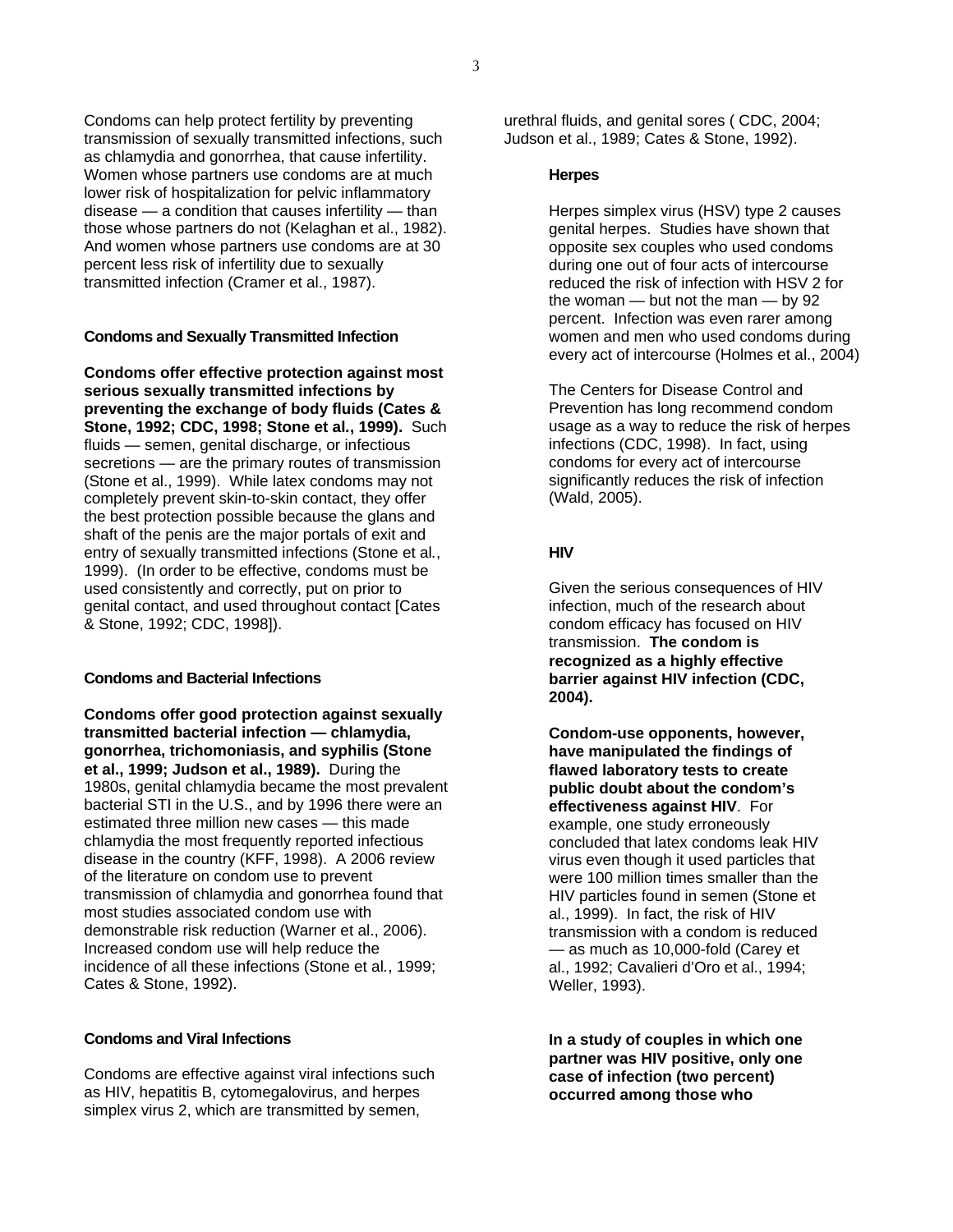**remained sexually active and used condoms consistently and correctly**.

In contrast, the incidence of HIV infection was 14 percent with inconsistent use (Deschamps et al., 1996). A similar study that followed couples for an average of 20 months found there were no new cases of infection among couples who used condoms consistently (de Vincenzi, 1994). Another study found that among a group of couples who used condoms consistently, two percent of the uninfected partners contracted HIV over the course of the two-year study. This contrasts with 12 percent of partners who became infected in couples that reported inconsistent or no condom use (Saracco et al., 1993). A meta-analysis of 25 studies on HIV transmission and condoms found an average efficacy rate of 87 percent against HIV infection. However, efficacy rates can range from 60 percent to 96 percent (Davis & Weller, 1999).

## **HPV**

Condoms provide some protection against the human papilloma viruses (HPV) that infect the general genital area (CDC, 2004). The Centers for Disease Control and Prevention recommend condom usage as a way to reduce the risk of HPV infections (CDC, 1998). Since HPV and herpes viruses 'shed' beyond the covered area, however, condoms do not provide as complete protection as they do for other pathogens, but two recent Dutch studies have found that condom use has been shown to clear HPV infections in women as well as the abnormal cell growths they cause on the cervix and penis (Hogewoning et al., 2003; Bleeker et al., 2003).

**HPV and Cervical Cancer** 

**Few HPV infections lead to cervical cancer. Of at least 100 types of HPV, only a handful are** 

**1999; Koutsky & Kiviat, 1999).** Most HPV infections are short-lived, and many women appear to develop immunity to different HPV infections. Nearly a third of women may recover from the infection within six months. Persistent infection and reinfection seems to be the higher risk factor for cervical cancer (Ho, et al., 1998).

The claims of condom use opponents regarding HPV are false and alarmist. Condom use cannot be blamed for the high prevalence of HPV or cervical cancer among women in the U.S. In fact, studies have shown an association between condom use and a reduced risk of HPV-associated diseases, including cervical cancer (CDC, 2004). As stated above, condom use has been shown to clear HPV infections and the abnormal cell growth they cause on the cervix and on the penis (Bleeker et al., 2003; Hogewoning et al., 2003). While condoms may not eliminate the risk of transmitting the HPVs that cause cancer, the CDC recommends condoms for risk reduction (CDC, 1998).

Failure to use condoms has been shown to be among the most significant risk factors for precancerous conditions related to certain types of HPV (Wang & Lin, 1996).

**Clearly, despite the claims of abstinence-untilmarriage proponents, condoms offer the best risk reduction for sexually transmitted infections among sexually active women and men. They also provide significant protection against unintended pregnancy.** 

## **Double Bagging**

Many myths about condoms are not political. One popular myth is that using more than one condom at a time — double bagging — will cause condoms to break.

Even popular wisdom among health educators has it that double bagging — using more than one condom at a time — is not more effective than using just one, and doing so may cause condom breakage. Wikipedia, for example, asserts that double bagging breaks condoms (Wikipedia, 2009). Many online health information resources, including About.com, AIDS.org, and the Texas Department of State Health Services, make the same assertion (About.com, 2008; AIDS.org, 2008; TDSHS, 2008).

Online health information centers that make this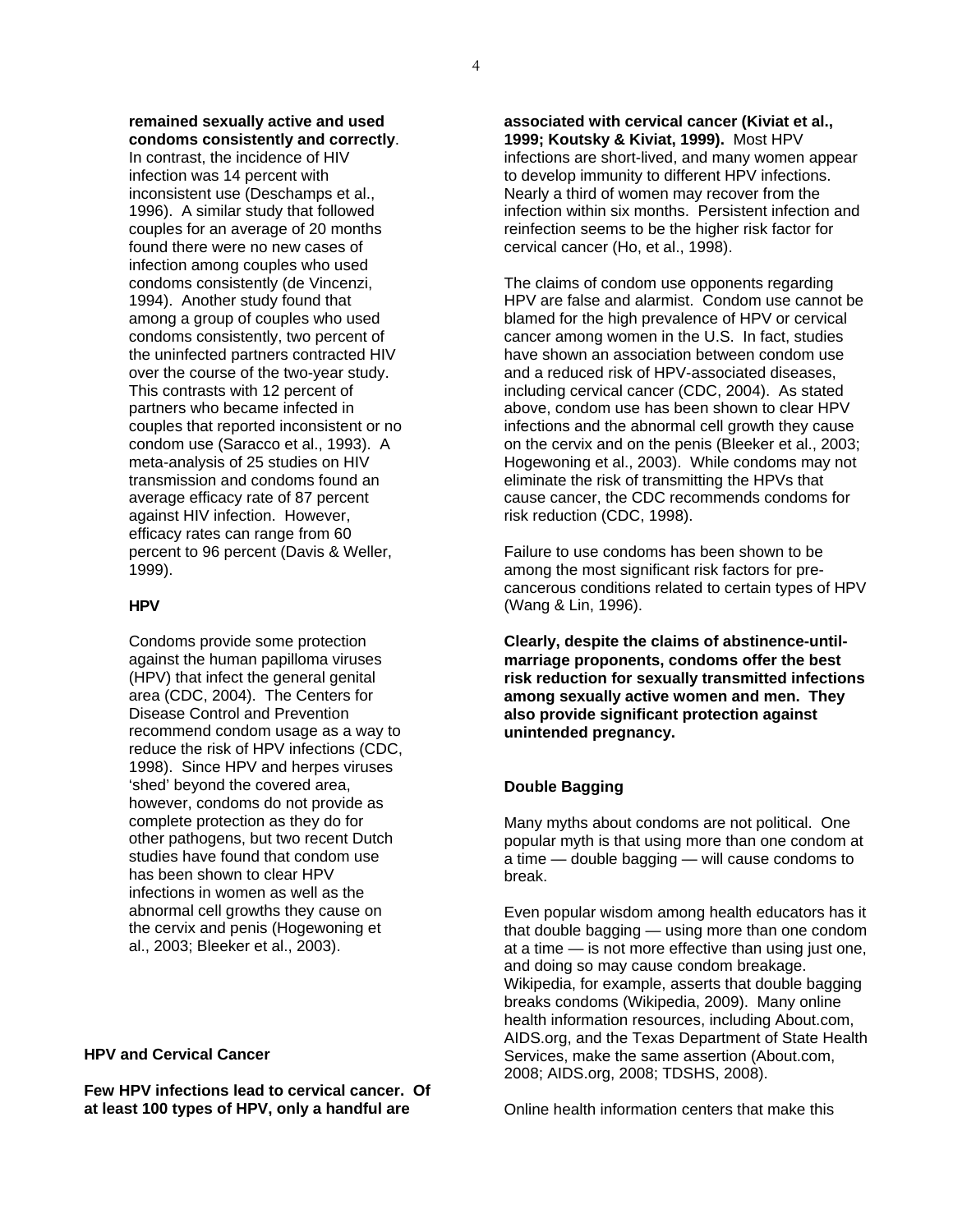claim offer no scientific evidence for their claims. Wikipedia offers two citations to support the assertion, but they are both two popular health information websites: Go Ask Alice and the New York University Student Health Center (Wikipedia, 2009). Neither offer citations for the claims they make (Go Ask Alice, 2009; NYUSHC, 2009). The U.S. Centers for Disease Control and Prevention is silent on the subject (CDC, 2009). So is the current (19th) edition of *Contraceptive Technology* (Hatcher et al., 2007). Interestingly, however, the  $17<sup>th</sup>$  and  $18<sup>th</sup>$  editions both suggested using two condoms at a time to increase effectiveness (Hatcher et al., 1998; Hatcher et al., 2004).

Five scientific studies have been published in peerreviewed journals about multiple condom use. Three demonstrate that double bagging is not uncommon among gay men in the U.S. (Wolitski et al., 2001) and sex workers in Cambodia (Morineau et al., 2007) and Nevada (Albert et al., 1995). Three also showed that double bagging significantly reduced the risk of condom breakage (Albert, et al, 1995; Rugpao et al., February 1997 and October 1997).

Only one of the five studies commented on the effectiveness of double bagging. It concluded that "Multiple condom use significantly decreased the risk of potential exposure to HIV/sexually transmitted disease (STD) by decreasing the probability of exposure breakage … from 1.8 percent to 0.2 percent (Rugpao et al., October 1997)."

And only one of these studies reiterated the popular wisdom that double bagging causes condom breakage. Its authors offer three citations for their caution against double bagging. Two are websites mounted by health educators and students that can no longer be found with the URLs that the authors provide. The third is the NYU Student Health Center (Morineau et al., 2007). (See above.)

It seems that there is no evidence-based information to support advising *against* double bagging. On the other hand, the evidence to support double bagging is limited, but positive. It may be best to advise that if double bagging increases a person's sense of comfort and security, there is no harm in using more than one condom, and there may be benefits. One recent review of this evidence even suggests that "When clinicians see women and men who have experienced multiple breaks or slippage, it would be wise to encourage them to use two condoms (Contraceptive Technology Update, 2011)."

#### **Cited References**

- About.com. (2008). Does using two condoms provide better pregnancy protection that just one? http://contraception.about.com/od/malecondom/f/twocondom s.htm accessed December 30, 2008.
- AIDS.org. (2008). Condoms. www.aids.org/factSheets/153- Condoms.html.
- Albert, Alexa E., et al. (1995). Condom Use among Female Commercial Sex Workers in Nevada's Legal Brothels. *American Journal of Public Health, 85(11), 1514–20.*
- A.L.L. American Life League. (No date, accessed 2000, January 27). *Birth Control* [Online]. http://www.all.org/issues/se04.htm.
- Blake, Susan M., et al. (2003). "Condom Availability Programs in Massachusetts High Schools: Relationships with Condom Use and Sexual Behavior." *American Journal of Public Health*, 93(6), 955–962.
- Bleeker, Maaike C.G., et al. (2003). "Condom Use Promotes Regression of Human Papillomavirus-Associated Penile Lesions in Male Sexual Partners of Women with Cervical Intraepithelial Neoplasia." *International Journal of Cancer*, 107, 804–810.
- Brandt, Allan M. (1985). *No Magic Bullet: A Social History of Venereal Disease in the United States Since 1880.* New York: Oxford University Press.
- Brodie, Janet F. (1994). *Contraception and Abortion in Nineteenth Century America.* Ithaca, New York: Cornell University Press.
- Cantu, Yvette C. & Heather E. Farish. (1999, accessed 2000, January 27) *The Human Papillomavirus (HPV) Epidemic: Condoms Don't Work* [Online]. http://www.frc.org/insight/is99flab.html.
- Carey, Ronald F., et al*.* (1992). "Effectiveness of Latex Condoms as a Barrier to Human Immunodeficiency Virus-Sized Particles under Conditions of Simulated Use." *Sexually Transmitted Diseases,* 19(4), 230–234.
- Cates, Willard & Katherine M. Stone. (1992). "Family Planning, Sexually Transmitted Diseases and Contraceptive Choice: A Literature Update — Part I." *Family Planning Perspectives,*  24(2), 75–84.
- Cavalieri d'Oro, Luca, et al*.* (1994). "Barrier Methods of Contraception, Spermicides, and Sexually Transmitted Diseases: A Review." *Genitourinary Medicine*, 70(6), 410– 417.
- CDC Centers for Disease Control and Prevention. (1998, January 23). "1998 Guidelines for the Treatment of Sexually Transmitted Diseases." *Morbidity and Mortality Weekly Report*, 47(RR-1), 1–116.
- \_\_\_\_\_. (2004, accessed 2004, June 7). *Fact Sheet for Public Health Personnel: Male Latex Condoms and Sexually Transmitted Diseases.* [Online].
- http://www.cdc.gov/nchstp/od/latex.htm U.S. Centers for Disease Control and Prevention (2009). Male Latex Condoms and Sexually Transmitted Diseases. http://www.cdc.gov/condomeffectiveness/brief.html#Consiste nt accessed January 12, 2009.
- Clymer, Adam. (2002, December 27). "U.S. Revises Sex Information, and a Fight Goes On." *The New York Times*, p. 17.
- *Contraceptive Technology Update.* (2011). What's the evidence for using two condoms? January, 8–9.
- Cramer, Daniel W., et al*.* (1987). "The Relationship of Tubal Infertility to Barrier Method and Oral Contraceptive Use." *JAMA*, 257(18), 2446–2450.
- Crosby, Richard, et al. (2002). "Condom Use Errors and Problems Among College Men." *Sexually Transmitted Diseases*, 29(9), 552–557.
- Darroch, Jacqueline E., et al. (2000). "Changing Emphases in Sexuality Education in U.S. Public Secondary Schools,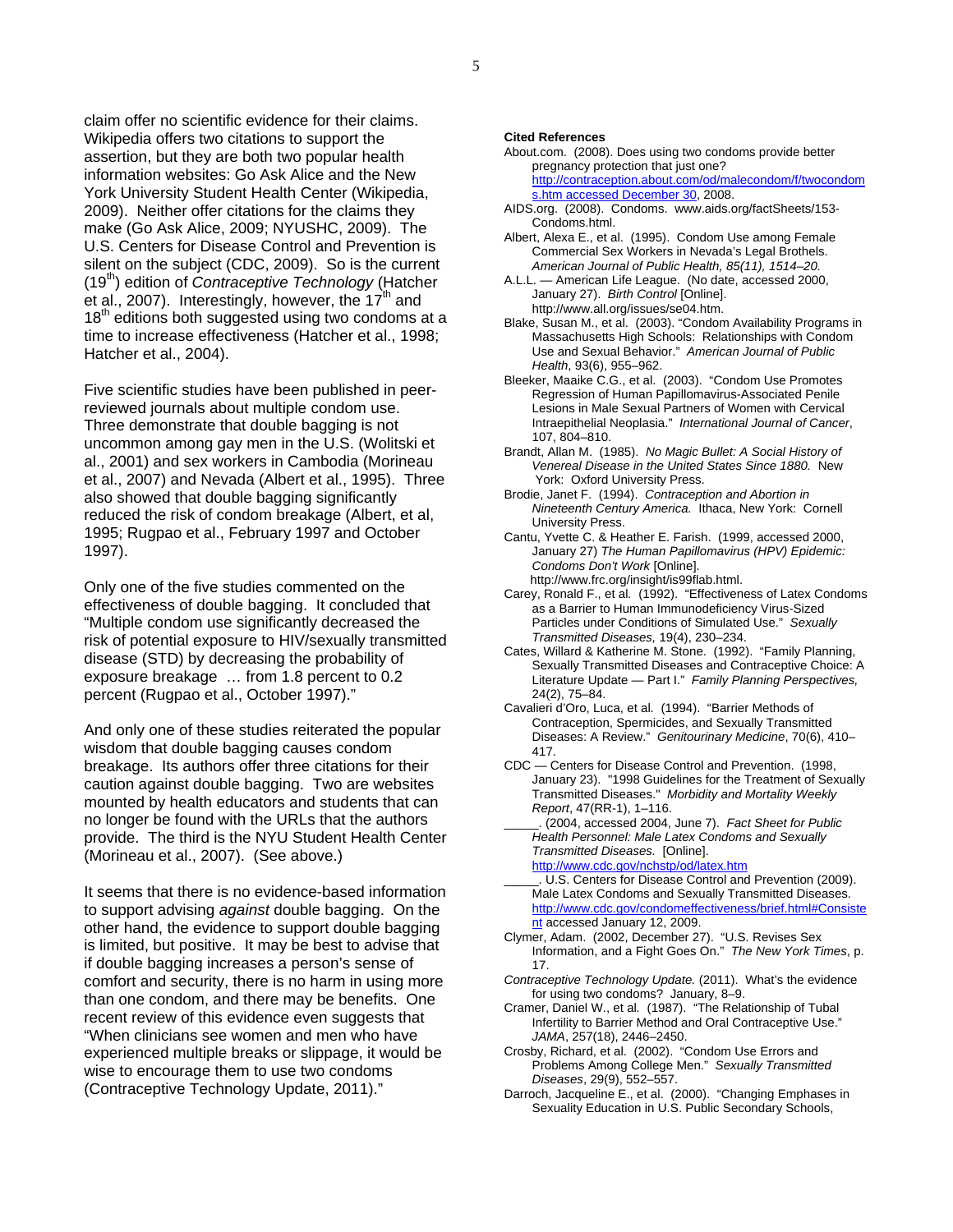1988-1999." *Family Planning Perspectives*, 32(5), 204– 211& 265.

Davis, Karen R*.* & Susan C. Weller. (1999). "The Effectiveness of Condoms in Reducing Heterosexual Transmission of HIV." *Family Planning Perspectives,* 31(6), 272–279.

Deschamps, Marie-Marcelle, et al. (1996). "Heterosexual Transmission of HIV in Haiti." *Annals of Internal Medicine*, 125(4), 324–330.

- de Vincenzi, Isabelle. (1994). "A Longitudinal Study of Human Immunodeficiency Virus Transmission by Heterosexual Partners." *New England Journal of Medicine*, 331(6), 341– 346.
- DHHS U.S. Department of Health and Human Services. (2010). Family Planning Objectives. Healthy People 2020, [Online] www.healthypeople.gov./2020/topicsobjectives2020/objectiv
- eslist.aspx?topicid=13 accessed April 26, 2011. Go Ask Alice. (2009). Are two condoms better than one? www.goaskalice.columbia.edu/1139.html, accessed January 9, 2009.
- Hartigan, John D. (1997, accessed 2000, January 27). *The Disastrous Results of Condom Distribution Programs*  [Online].

http://www.frc.org/infocus/if97k1ab.html.

- Hatcher, Robert A., et al. (2007). *Contraceptive Technology Nineteenth Revised Edition.* New York: Ardent Media. \_\_\_\_\_. (2004). *Contraceptive Technology — Eighteenth Revised*
- *Edition.* New York: Ardent Media. \_\_\_\_\_. (1998). *Contraceptive Technology — Seventeenth*
- *Revised Edition.* New York: Ardent Media.
- Hebernick, Debby, et al. (2010). Sexual Behavior in the United States: Results from a National Probability Smaple of Men and Women Ages 14–94. *Journal of Sexual Medicine.*  7(supplement 5), 255–265.
- Himes, Norman E. (1963). *Medical History of Contraception*. New York: Gamut Press, Inc.
- Ho, Gloria Y.F., et al*.* (1998). "Natural History of Cervicovaginal Papillomavirus Infection in Young Women." *New England Journal of Medicine,* 338(7), 423–428.
- Hogewoning, Cornelis J.A., et al. (2003). "Condom Use Promotes Regression of Cervical Intraepithelial Neoplasia and Clearance of Human Papillomavirus: A Randomized Clinical Trial." *International Journal of Cancer*, 107, 811– 816.
- Holmes, King, et al. (2004). Effectiveness of Condoms in preventing sexually transmitted infections. *Bulletin of the World Health Organization,* 82(6), 454–64).
- Judson, Franklyn N., et al. (1989). "In Vitro Evaluations of Condoms with and Without Nonoxynol 9 as Physical and Chemical Barriers Against Chlamydia Trachomatis, Herpes Simplex Virus Type 2, and Human Immunodeficiency Virus." *Sexually Transmitted Diseases*, 16(2), 51–56.
- Kelaghan, Joseph, et al*.* (1982). "Barrier-Method Contraceptives and Pelvic Inflammatory Disease." *JAMA*, 248(2), 184–187.
- KFF Kaiser Family Foundation. (1998). *Sexually Transmitted Diseases in America: How Many Cases and at What Cost?* Menlo Park, CA: Kaiser Family Foundation and American Social Health Association.

Kirby, Douglas. (1997). *No Easy Answers: Research Findings on Programs to Prevent Teen Pregnancy*. Washington, DC: The National Campaign to Prevent Teen Pregnancy.

- Kiviat, Nancy, et al. (1999). "Cervical Neoplasia and Other STD-Related Genital Tract Neoplasias." In King K. Holmes et al*.*, eds., *Sexually Transmitted Diseases*, 3rd edition. New York: McGraw-Hill.
- Koutsky, Laura A. & Nancy B. Kiviat. (1999). "Genital Human Papillomavirus." In King K. Holmes et al*.*, eds., *Sexually Transmitted Diseases*, 3rd edition. New York: McGraw-Hill.
- Landry, David J., et al*.* (1999). "Abstinence Promotion and the Provision of Information About Contraception in Public

School District Sexuality Education Policies." *Family Planning Perspectives*, 31(6), 280–286.

- Lerner, Sharon. (1999, November 9). "Condomnation." *The Village Voice*, p. 26.
- Macalusco, Maurizio, et al*.* (1999). "Mechanical Failure of the Latex Condom in a Cohort of Women at High STD Risk." *Sexually Transmitted Diseases,* 26(8), 450–458.
- Morineau, Guy, et al. (2007). Simultaneous Use of Multiple Condoms among Male Cambodian Military Personnel Visiting Female Sex Workers. *Sexually Transmitted DiseasesI,* 34(10), 808–12.
- NCHSTP National Center for HIV, STD, & TB Prevention. (1996, accessed 1999, December 2). Condoms and Their Use in Preventing HIV Infection and Other STDs [Online]. http://www.cdc.gov/nchstp/hiv\_aids/pubs/facts/condoms.pdf.
- NIAID National Institute of Allergy and Infectious Diseases, *et al*. (2001, accessed 2003, January 16). *Workshop Summary: Scientific Evidence on Condom Effectiveness for Sexually Transmitted Disease (STD) Prevention*. [Online]. http://www.niaid.nih.gov/dmid/stds/condomreport.pdf
- NYUSHC New York University Student Health Center. (2009) Does using two condoms provide more protection than using just one condom? www.nyu.edu/shc/promotion/condoms.dental.dams.html,

accessed January 9, 2009.

- Parisot, Jeannette. (1987). *Johnny Come Lately: A Short History of the Condom.* Translated and enlarged by Bill McCann. London: Journeyman.
- Reece, Michael, et al. (2010). Condom Use Rates in a National Probability Sample of Males and Females Ages 14–94 in the United States. *Journal of Sexual Medicine,* 7(Supplement 5) 266–276).
- Rose, Eve, et al. (2009). The Validity of Tenns' and Young Adults' Self-Reported Condom Use. *Archives of Pediatric Adolescent Medicine*, 163(1), 61–43.
- Rugpao, Sugwal, et al. (February,1997). Multiple Condom Use and Decreased Condom Breakage and Shippage in Thailand. *Journal of Acquired Immune Deficiency Syndrome and Human Retrovirology,*14(2), 169–173.
- (October,1997). Multiple Condom Use in Commercial Sex in Lamphun Province, Thailand: A Community-Generated STD/HIV Prevention Strategy. *Sexually Transmitted Diseases*
- Saracco, A., et al. (1993). "Man-to-Woman Sexual Transmission of HIV: Longitudinal Study of 343 Steady Partners of Infected Men." *Journal of Acquired Immune Deficiency Syndrome*, 6(5), 497–502.
- Schuster, Mark A., et al*.* (1998). "Impact of a High School Condom Availability Program on Sexual Attitudes and Behaviors." *Family Planning Perspectives,* 30(2), 67–72 & 88.
- Shafii, Taraneh, et al. (2004). "Is Condom Use Habit Forming?" *Sexually Transmitted Diseases*, 31(6), 366–372.
- (2007). Association Between Condom Use at Sexual Debut and Subsequent Sexual Trajectories: A Longitudinal Study Using Biomarkers. *American Journal of Public Health,*  97(6), 1090–1095.
- Steiner, Markus, et al. (1993). Can Condom Users Likely to Experience Condom Failure Be Identified? *Family Planning Perspectives,* 25(5), 220–226.
- (1994). Condom Breakage and Slippage Rates Among Study Participants in Eight Countries. *International Family Planning Perspectives*, 20(2), 55–58
- Stone, Katherine M., et al. (1999). "Barrier Methods for the Prevention of Sexually Transmitted Diseases." In King K. Holmes et al*.*, eds., *Sexually Transmitted Diseases*, 3rd edition. New York: McGraw-Hill.
- TDSHS Texas Department of State Health Services. (2004) STDs and Condoms Fact Sheet.